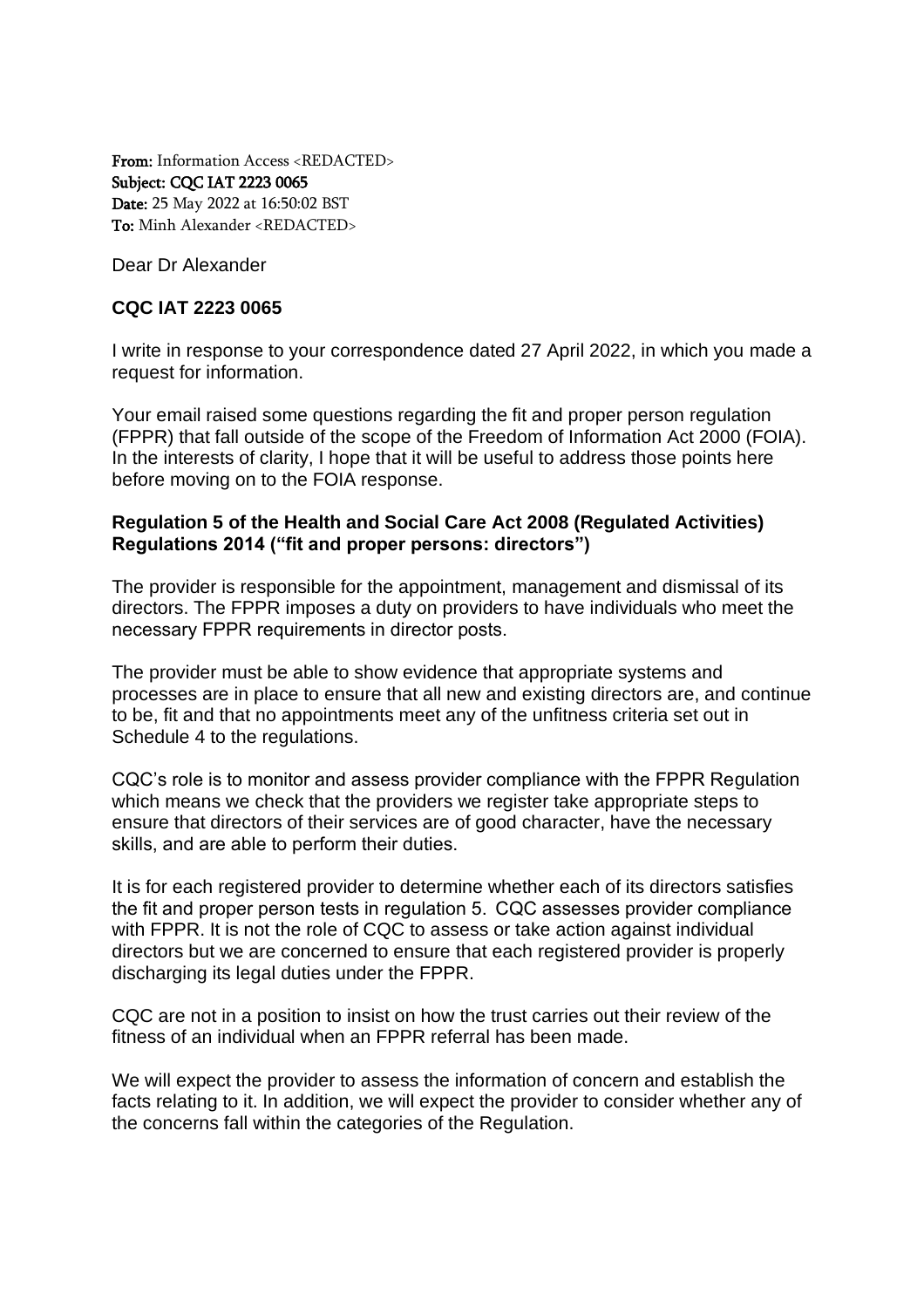We will consider if the provider has made reasonable enquiries and come to a reasonable conclusion. If a provider chooses to commission an independent review, we request that the identity of the appointed reviewer should be carefully considered by the provider as we do not appoint this person. We will request to see evidence of any action the provider intends to take and the outcome in response to the findings or recommendations of a review.

In the case of the review for the FPPR referral made for University Hospitals Birmingham (UHB) we suggested to the trust that they may benefit from an external independent review. However, there is scope for the trust to do a proper review without going out to someone independent. The trust gave their reasons for carrying out the review lead by a member of UHB staff (who is a qualified and practising solicitor) supported by an independent HR lawyer. The panel accepted that their decision was reasonable.

I can confirm that CQC was not party to one set of lawyers being removed from the trust's process on the basis of that they were not sufficiently independent. The trust made the decision not to use a set of lawyers because they had previously been involved in the case.

In our letter of 29 September 2021 and as per your email of 11 March we informed you "The trust carried out a review and the information that we subsequently received from the Chair satisfied CQC that the information of concern had been looked into and that the registered provider's processes to comply with Regulation 5 are robust."

You asked if CQC reviewed any primary sources of information such as independent review reports on Dr Rosser's fitness as a trust director (as opposed to any summarised information provided by the trust Chair) and in response to your question we referred to the Berit Reglar and James Gutteridge review as the independent review. We should have stated this was an internal review with independent support. Please accept our apologies for the error in our reference.

### **Freedom of Information Act 2000 response**

Your request was as follows:

## **"I would be grateful for data from CQC as follows, please treat this as an FOI request**

**a) Since CQC Regulation 5 Fit and Proper Persons came into force, please disclose all the CQC senior managers who have chaired CQC's FPPR panel, and the dates of their tenures**

**b) Please give details of independent legal advice received by the CQC since it introduced this element into its regulation of Fit and Proper Persons, and please disclose the details of any law firms supplying services in this regard**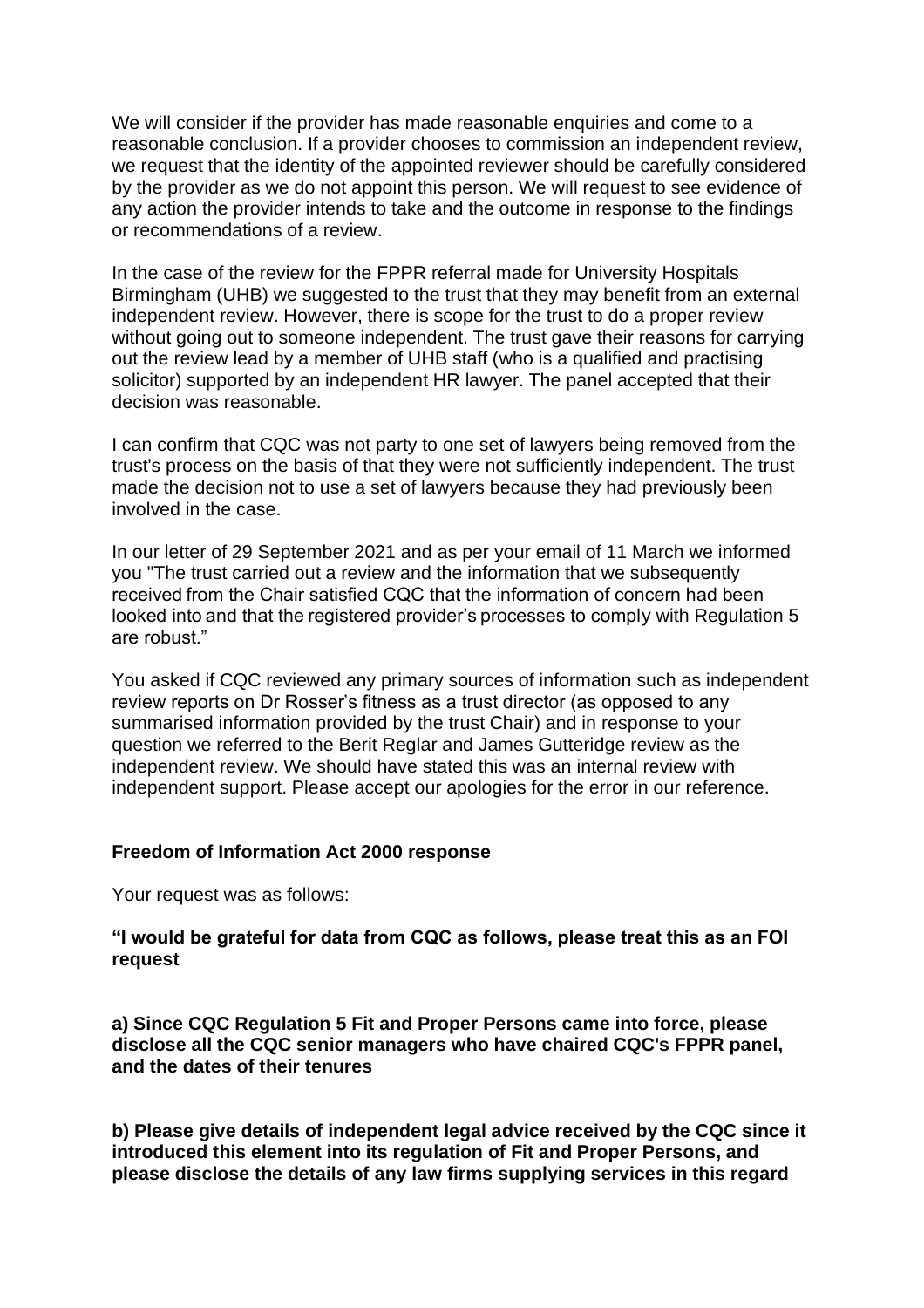**c) How many FPPR referrals has CQC received in total on NHS trust directors since Regulation 5 commenced?**

**c) Can the CQC tell me how many of the FPPR referrals have resulted in any CQC finding of non-compliance with Regulaton 5?**

**If so, and if the CQC is able to easily run a report on its data, please disclose details of the number of occasions on which CQC has found non-compliance, and any summary details available on what the areas of non-compliance were found.**

**d) Is the CQC in a position to easily run a search on data and tell me how many FPPR review reports it has received from NHS trusts following referrals? If so, please disclose how many such reports have been received.**

**e) Is the CQC in a position to easily run a search on data and tell me how many of the NHS trusts' FPPR review reports that it has received have been authored by NHS trust staff or managers, either in full or in partnership with an external party? If so, please disclose how many of the FPPR review reports received from trusts were authored by external parties, and how many were authored by trust staff or managers, whether partly or fully."**

The following responses are made in accordance with the Freedom of Information Act 2000 (FOIA):

a. Since Regulation 5 of the Health and Social Care Act 2008 (Regulated Activities) Regulations 2014 came into force, the following CQC senior managers have chaired the Fit and Proper Person Regulation (FPPR) panel:

Prof. Sir Mike Richards (Chief Inspector of Hospitals) – Dec 2014-Feb 2016

Ellen Armistead (Deputy Chief Inspector of Hospitals) – Feb 2016-June 2019

Nigel Acheson (Deputy Chief Inspector of Hospitals) – June 2019-April 2022

Rosie Benneyworth (Chief Inspector of Primary Medical Services and Integrated Care) from April 2022

a. The lawyer who supports our FPPR panel is instructed by CQC, with consequent professional obligations, and it would be inappropriate to disclose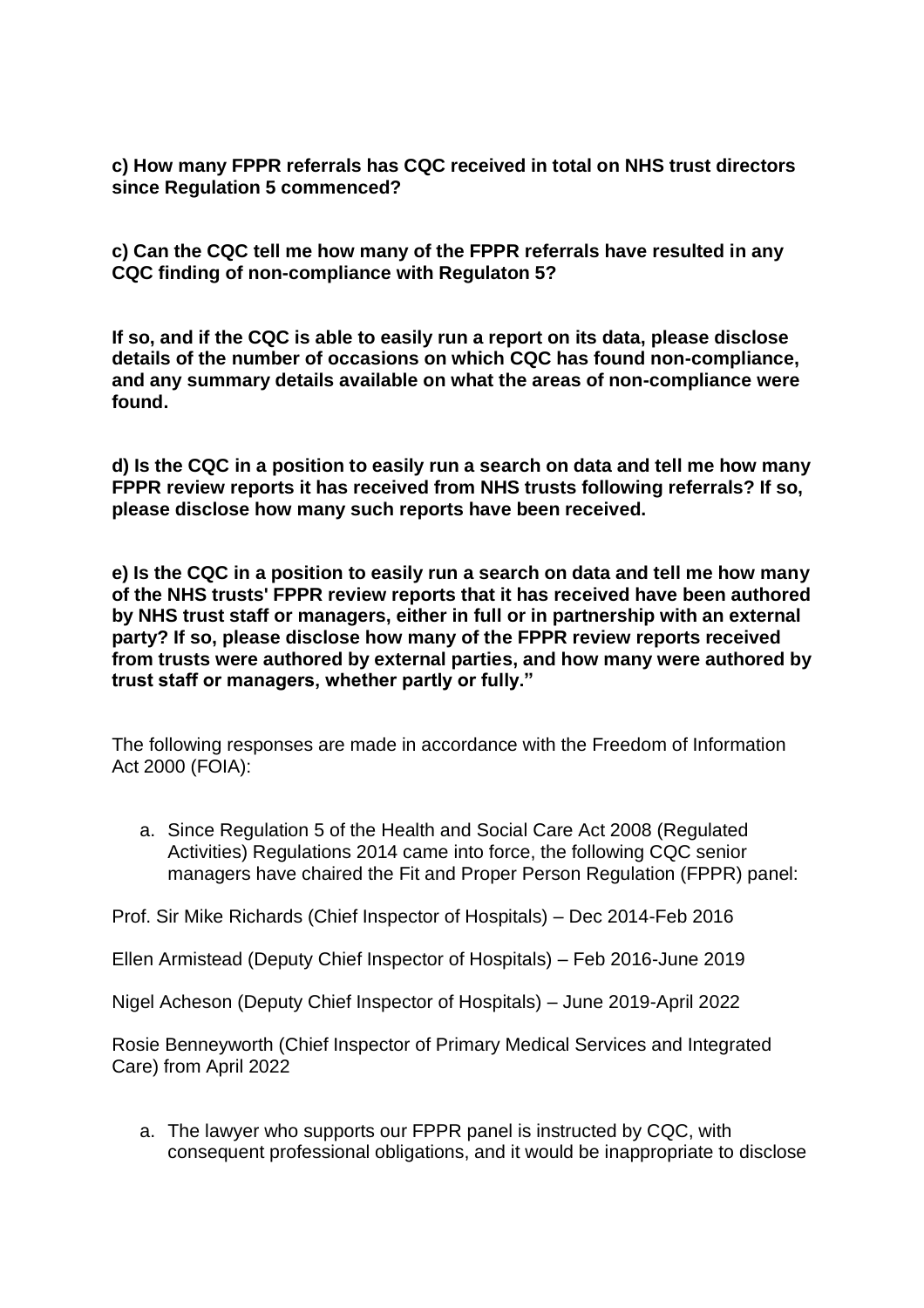details under FOIA that would be likely to result in them being contacted directly by third parties in this respect.

I can confirm that we do not use a law firm and that the lawyer is on a panel of counsel maintained by the Attorney General. More guidance on the Attorney General's panels is available here: [https://www.gov.uk/guidance/attorney-generals](https://www.gov.uk/guidance/attorney-generals-panel-counsel-appointments-membership-lists-and-off-panel-counsel)[panel-counsel-appointments-membership-lists-and-off-panel-counsel](https://www.gov.uk/guidance/attorney-generals-panel-counsel-appointments-membership-lists-and-off-panel-counsel)

CQC considers the advice they have given to be exempt from disclosure under section 42 of FOIA ("legal professional privilege").

We consider that there is a high public interest in maintaining the ability for public authorities to obtain independent legal advice. We consider that this public interest outweighs the public interest in transparency to be served by disclosure.

a. i) Since Regulation 5 of the Health and Social Care Act 2008 (Regulated Activities) Regulations 2014 came into force, a total of 147 of the referrals made to the panel have related to NHS trusts. Some trusts have been referred more than once.

In total, these included 212 referrals of NHS trust directors. In some cases, this includes more than one referral of the same person.

Of the 147 total referrals relating to NHS Trusts, 95 were considered by the panel and these related to 108 directors (including some cases where the same director was referred more than once).

There are a number of reasons why a referral may not have been considered by the panel, for example where the person referred was no longer working in a role within the scope of the regulation or the information shared was not a matter that fell within the scope of regulation 5.

- a. ii) It is for the provider to discharge its legal duties under the regulation. FPPR referrals can conclude in a number of ways. For example, an FPPR referral may end where the director resigns from their post before the process has concluded or the director is dismissed through the disciplinary process. For this reason, no FPPR referrals relating to NHS trusts have reached an outcome that the provider is non-compliant with the regulation at the conclusion of the panel process.
- a. CQC have received a total of 29 review reports. Please be aware that some FPPR cases may be concluded without the requirement for a full review or the review may have been summarised in detail in a letter from the trust.